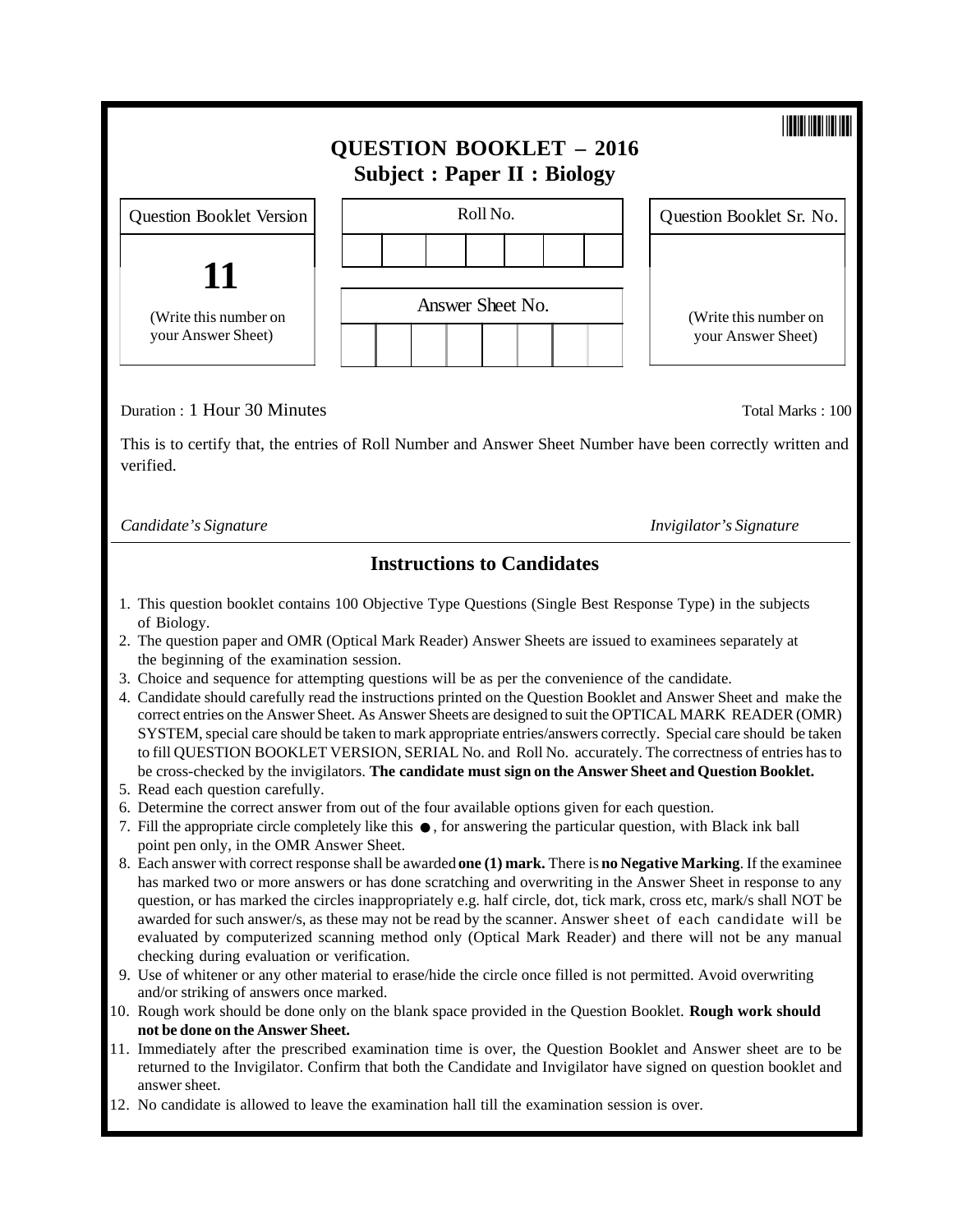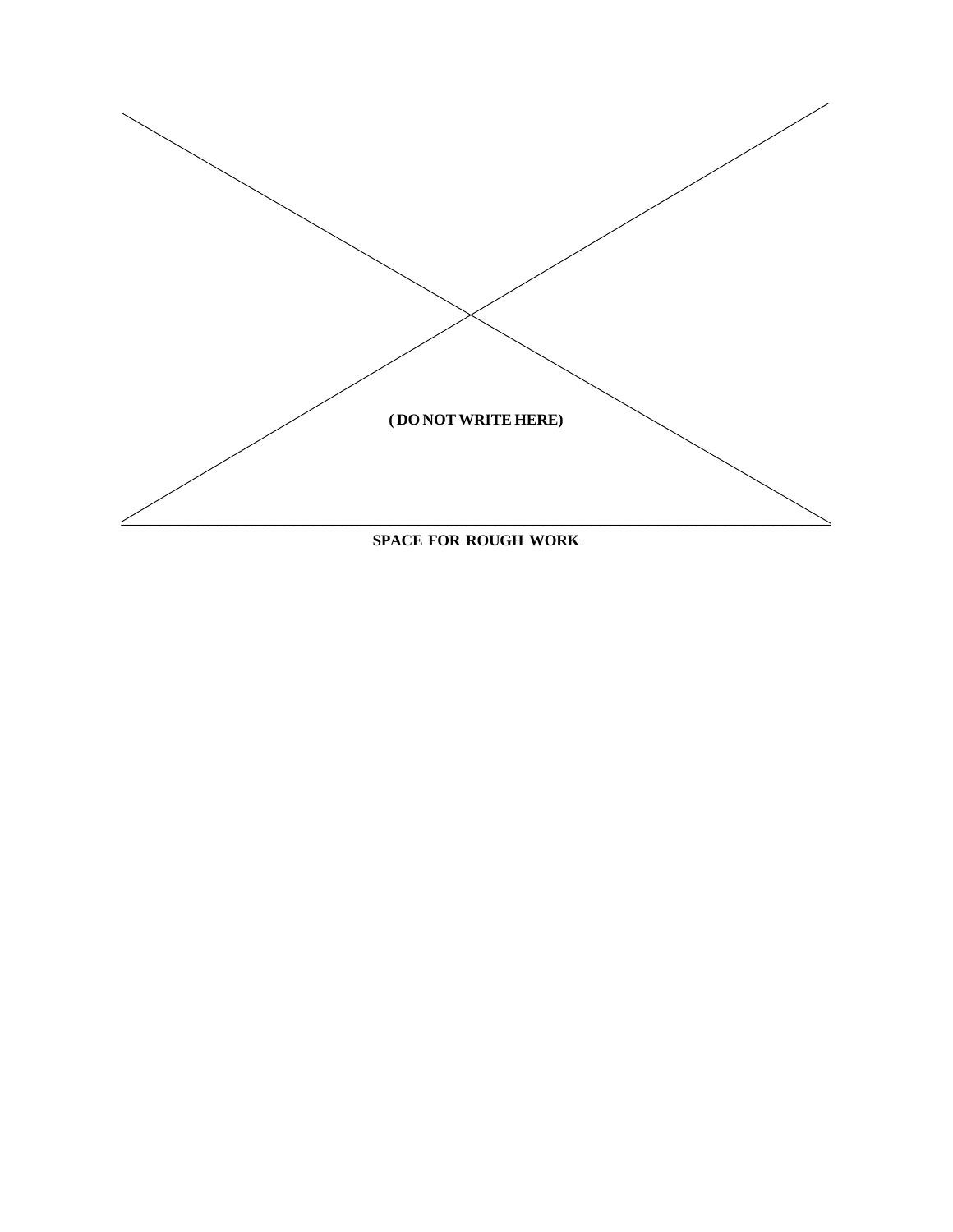#### **BIOLOGY**

- 1. What will be the genotype of parents of a child with 'O' blood group ?
	- A)  $I^A I^A \times I^A I^A$ B)  $I^B I^B \times I^B I^B$ C)  $I^A I^A \times I^B I^B$  D)  $I^A i \times I^B i$
- 2. In Angiosperms, megaspores formed after meiosis of megaspore mother cell are arranged in
	- A) Isobilateral tetrad B) Linear tetrad
	- C) Tetrahedral tetrad D) T-shaped tetrad

3. During replication of DNA, the two strands of the double helix are separated from each other under the influence of enzyme \_\_\_\_\_\_\_\_\_

- A) rep-protein B) SSBP
- C) initiator protein D) DNA polymerase
- 4. Identify the INCORRECT statement from the following with reference to lac operon.
	- A) It is a unit of gene expression and regulation for lactose sugar metabolism in *E. Coli*.
	- B) Lactose sugar enters the cell due to the activity of enzyme permease.
	- C) Operators are present between promoters and structural genes.
	- D) The structural gene 'z' codes for β -galactosidase, 'y' for transacetylase and 'a' for permease.
- 5. High levels of Aspartic acid, low nitrogen and sugar content in maize plants prevent the attack by \_\_\_\_\_\_\_\_\_\_\_\_
	- A) Aphids B) Jassids
	- C) Boll worms D) Stem borers
- 6. The common feature in CAM and C4 plants is \_\_\_\_\_\_\_\_\_\_
	- A) Stomata open only during night
	- B) Acid concentration increases during night
	- C) Both  $C_3$  and  $C_4$  pathway occur
	- D) Having Kranz anatomy
- 7. Which one of the following electron acceptor is present in respiratory chain ?
	- A) Cytochrome f B) Cytochrome  $a_3$
	- C) Plastocyanin D) Ferredoxin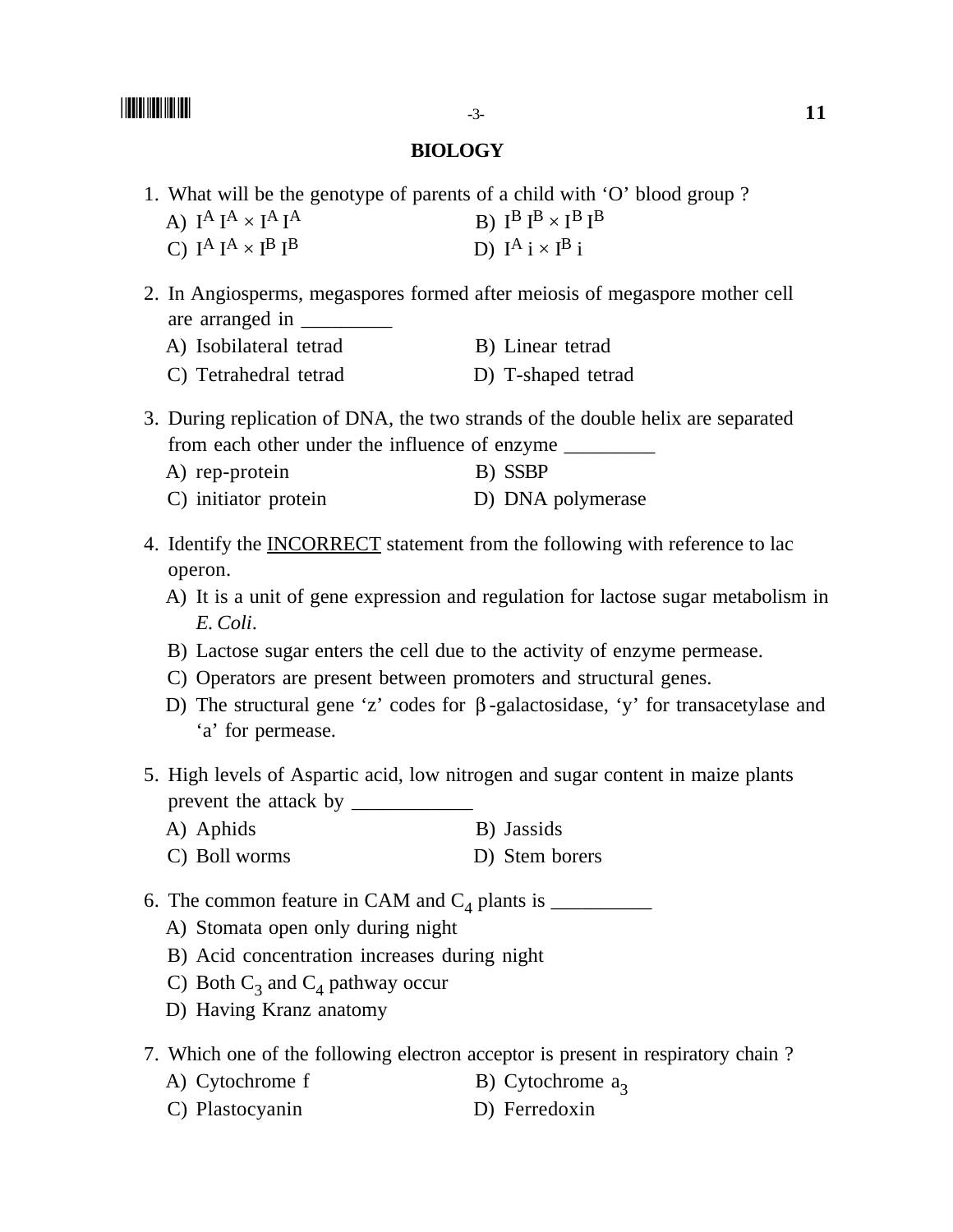8. The codon sequence on coding strand of transcription unit is ATG GTG AGC TAC GCG. What will be the codon sequence on mRNA formed on template strand ? A) ATG GTG AGC TAC GCG B) GCG TAC AGC GTG ATG C) TAC CAC TGC ATG CGC D) AUG GUG AGC UAC GCG

- 9. A cross between two pea plants tall with axial flowers and dwarf with terminal flowers produced offsprings tall with axial flowers and tall with terminal flowers in the ratio 1 : 1. What will be the genotype of parents ?
	- A) TTAa  $\times$  ttaa B) TtAa  $\times$  ttaa
	- C) TtAA  $\times$  ttaa D) TTAA  $\times$  ttaa
- 10. Which one of the following is used by green sulphur bacteria for reduction of  $CO<sub>2</sub>$  to  $CH<sub>2</sub>O$  ?<br>A)  $H<sub>2</sub>S$ 
	- A)  $H_2S$  B)  $H_2O$ <br>C) CH<sub>A</sub> D) NH<sub>A</sub>
	- D)  $NH<sub>4</sub>$
- 11. The CORRECT sequence of events during double fertilization in Angiosperms is
	- A) Triple fusion, syngamy, porogamy
	- B) Syngamy, triple fusion, porogamy
	- C) Porogamy, syngamy, triple fusion
	- D) Syngamy, porogamy, triple fusion
- 12. When genomic DNA is fragmented and cloned, the screening of the desired gene is done by using
	- A) Plasmid DNA B) DNA probes
	- C) Southern blotting D) PCR technique
- 13. The guano deposits are obtained from the excreta of
	- A) Reptiles B) Human
	- C) Marine birds D) Micro-organisms
- 14. In an angiosperm a female plant having  $2n = 24$  is crossed with a male plant having  $2n = 12$ . What will be the chromosome number of the endosperm ?
	- A) 12 B) 18 C) 24 D) 30
- 15. Two alternative forms of a gene or alleles are located on \_\_\_\_\_\_\_\_\_\_
	- A) Identical loci of the same chromosome
	- B) Non-identical loci of the same chromosome
	- C) Identical loci of homologous chromosomes
	- D) Non-identical loci of homologous chromosomes

**11**  $\frac{4}{4}$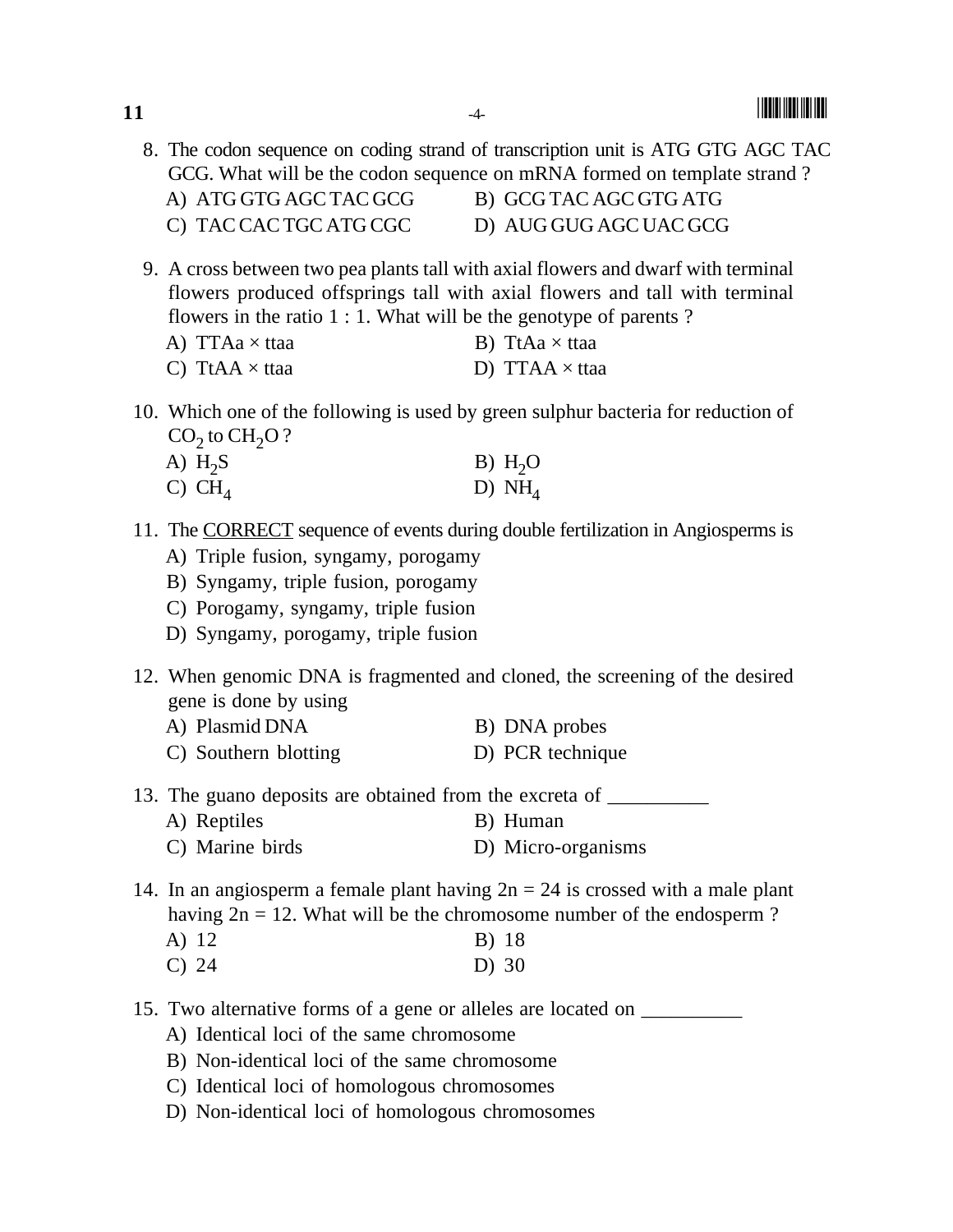|                                                                                                                                                                                                                                                                                                                                                                                                    | $-5-$                                                                                                                                                         | 11 |
|----------------------------------------------------------------------------------------------------------------------------------------------------------------------------------------------------------------------------------------------------------------------------------------------------------------------------------------------------------------------------------------------------|---------------------------------------------------------------------------------------------------------------------------------------------------------------|----|
| C) Succinyl CoA to succinate D) Fumarate to malate                                                                                                                                                                                                                                                                                                                                                 | 16. In Kreb's cycle Guanosine Triphosphate is formed during the conversion of<br>A) Isocitrate to oxalosuccinate B) Oxalosuccinate to $\alpha$ -ketoglutarate |    |
| 17. Mycorrhiza is $\frac{1}{2}$<br>A) Alga<br>C) Bacteria                                                                                                                                                                                                                                                                                                                                          | B) Fungus<br>D) Virus                                                                                                                                         |    |
| A) Denaturation<br>C) Polymerisation                                                                                                                                                                                                                                                                                                                                                               | 18. During PCR technique, the pairing of primers to ssDNA segment is called ____<br>B) Annealing<br>D) Isolation                                              |    |
| propagation.<br>A) Grafting<br>C) Cutting                                                                                                                                                                                                                                                                                                                                                          | 19. _____________ is the most convenient and cheap method of artificial vegetative<br>B) Budding<br>D) Micropropogation                                       |    |
| 20. Glycosidic bond exists in DNA molecule between ______________________________<br>A) Sugar and phosphate B) Any two nitrogen bases<br>C) Sugar and nitrogen base D) Purines and pyrimidines                                                                                                                                                                                                     | 21. Which of the following wall layer of anther shows fibrous thickenings of                                                                                  |    |
| callose ?<br>A) Epidermis<br>C) Middle layer                                                                                                                                                                                                                                                                                                                                                       | B) Tapetum<br>D) Endothecium                                                                                                                                  |    |
| A) $CO2$ is oxidised<br>C) $O_2$ is released                                                                                                                                                                                                                                                                                                                                                       | B) $H2O$ is oxidised<br>D) $CH2O$ is oxidised                                                                                                                 |    |
| materials during biogas formation?<br>A) Monomers $\rightarrow$ polymers $\rightarrow$ methane $\rightarrow$ organic acids<br>B) Organic acids $\rightarrow$ methane $\rightarrow$ polymers $\rightarrow$ monomers<br>C) Methane $\rightarrow$ organic acids $\rightarrow$ polymers $\rightarrow$ monomers<br>D) Polymers $\rightarrow$ monomers $\rightarrow$ organic acids $\rightarrow$ methane | 23. Which one of the following is the <b>CORRECT</b> order of conversion of waste                                                                             |    |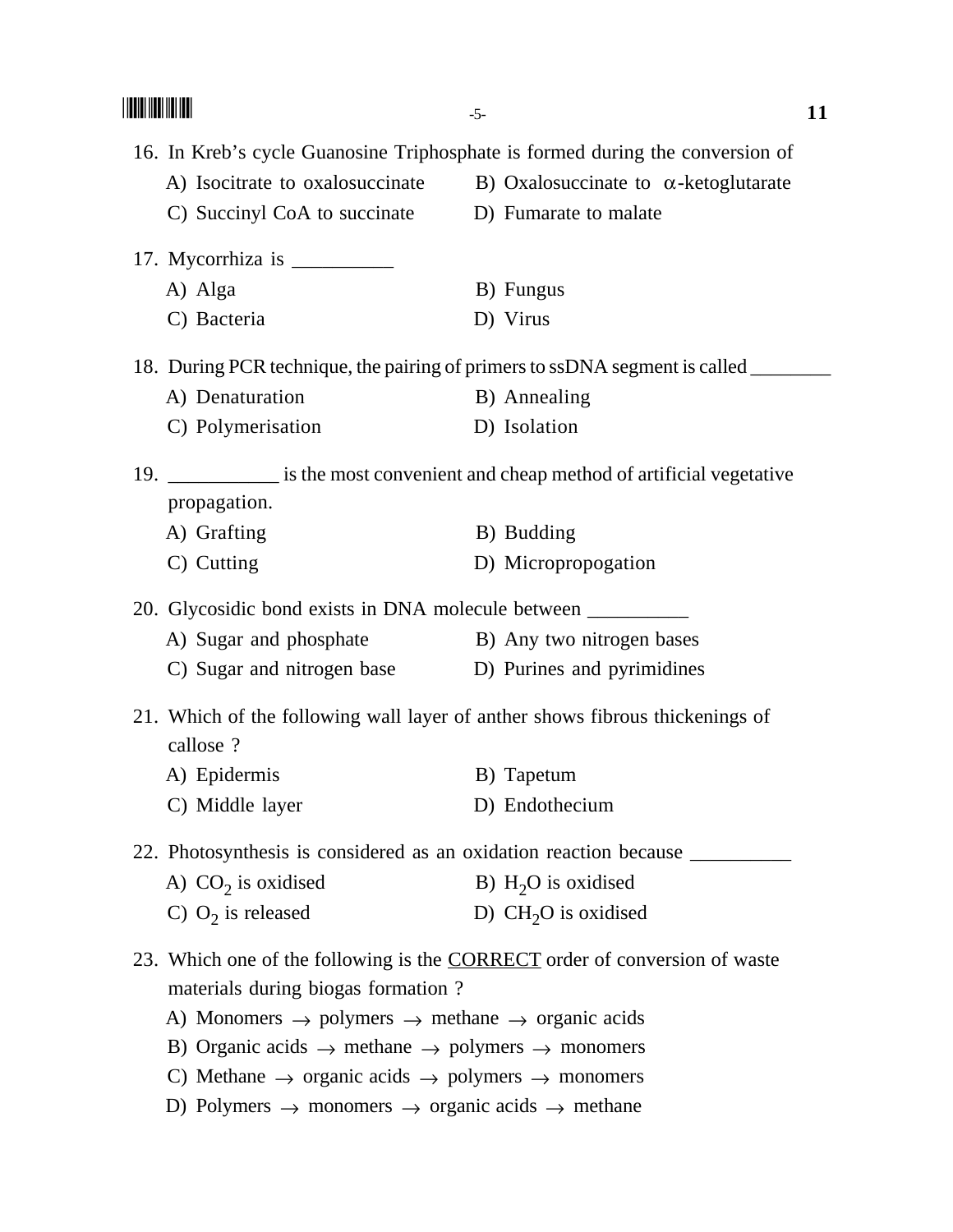-

24. Match the plant and the part in relation to Vegetative Propagation.

| 1) Dahlia                                        | a) Eyes                                          |
|--------------------------------------------------|--------------------------------------------------|
| 2) Solanum tuberosum                             | b) Runner                                        |
| 3) Begonia                                       | c) Fasciculated tuberous roots                   |
| 4) Cynodon                                       | d) Epiphyllous buds                              |
| A) $(1) - c$ , $(2) - a$ , $(3) - b$ , $(4) - d$ | B) $(1) - d$ , $(2) - a$ , $(3) - b$ , $(4) - c$ |
| C) $(1) - c$ , $(2) - a$ , $(3) - d$ , $(4) - b$ | D) $(1) - b$ , $(2) - c$ , $(3) - a$ , $(4) - d$ |
|                                                  |                                                  |

- 25. Agrobacterium tumefaciens is most widely used for gene transfer because
	- A) it causes crown gall tumours
	- B) of its ability to insert Ti plasmid into nuclear genome
	- C) it can grow anywhere

\_\_\_\_\_\_\_\_\_\_

- D) it has ability to kill pathogenic bacteria
- 26. Which of the following event does NOT lead into secondary succession ?
	- A) All organisms that existed are lost
	- B) Where no living organisms ever existed
	- C) Abandoned crop field
	- D) Land affected by flood
- 27. A nucleosome along with linker DNA consists of \_\_\_\_\_\_\_\_\_\_\_\_\_\_\_\_\_\_\_\_\_\_\_\_\_\_\_\_\_\_
	- A) eight molecules of histones and 146 base pairs
	- B) eight molecules of histones and 200 base pairs
	- C) nine molecules of histones and 146 base pairs
	- D) nine molecules of histones and 200 base pairs
- 28. During aerobic respiration the final electron acceptor is

| A) Cyto b | $B)$ NADH <sub>2</sub> |
|-----------|------------------------|
| C) Water  | D) Oxygen              |

- 29. In quantitative inheritance, when a character is controlled by two pairs of
	- genes, the ratio obtained in  $F_2$  generation is  $\Box$ <br>A) 1 : 2 : 1 <br>B) 1 : 4 : 6 : 4 : 3 B)  $1 : 4 : 6 : 4 : 1$ C)  $9:3:3:1$  D)  $1:6:15:20:15:6:1$
- 30. Which one of the following pigment functions as a reaction center in photosynthesis ?

| A) Chlorophyll-a | B) Xanthophyll |
|------------------|----------------|
| C) Carotenoid    | D) Anthocyanin |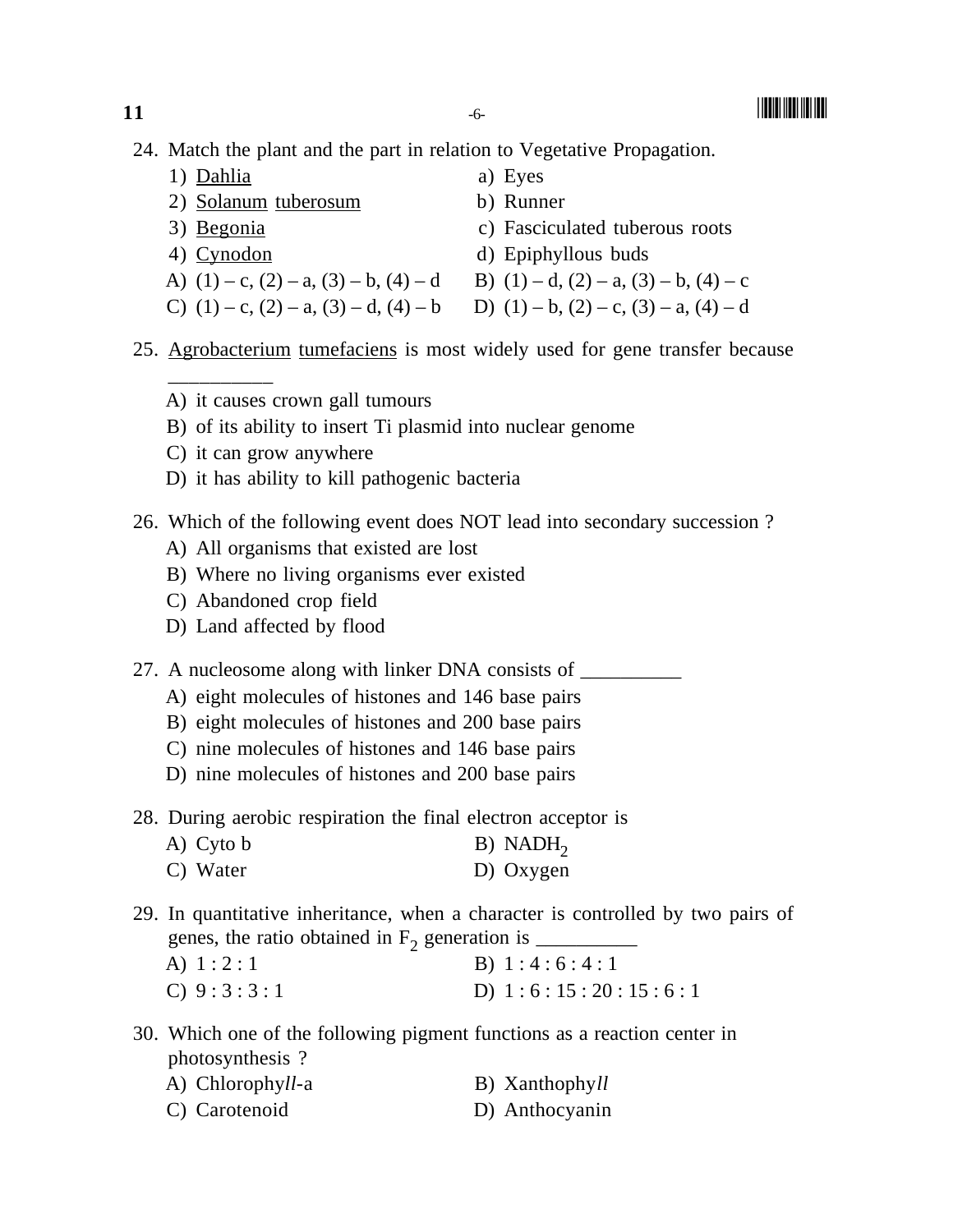- 31. Remarkable increase in rice production from 35 million tones to 89.5 million tones during 1960 – 2000 was mainly due to \_\_\_\_\_\_\_\_\_\_
	- A) Improved semidwarf varieties
	- B) Introduction of Golden rice
	- C) Increased use of chemical fertilizers
	- D) Cultivation of wild varieties
- 32. Which of the following is the first cell of female gametophytic generation in Angiosperms ?
	- A) Megaspore mother cell B) Microspore mother cell
	- C) Functional megaspore D) Egg cell
- 33. During dihybrid cross, in the  $F<sub>2</sub>$  generation, the ratio of individuals showing one dominant and the other recessive character will be \_\_\_\_\_\_\_\_\_ of parents with contrasting characters.
	- A)  $\frac{4}{16}$  $^{4/}_{16}$  B)  $^{6/}_{16}$ C)  $\frac{8}{16}$  $\frac{8}{16}$  D)  $\frac{9}{16}$

34. In an ecological succession the pioneers are generally \_\_\_\_\_\_\_\_\_\_\_\_\_\_\_\_\_\_\_\_\_\_

- A) Autotrophs B) Carnivores
- C) Herbivores D) Detrivores
- 35. Given below are some antibiotics and their microbial source. Match the correct pairs.
	- 1) Chloromycetin a) *Streptomyces griseus* 2) Erythromycin b) *Penicillium chrysogenum* 3) Penicillin c) *Streptomyces erythreus* 4) Streptomycin d) *Streptomyces venezuelae* A)  $1 - a$ ,  $2 - b$ ,  $3 - c$ ,  $4 - d$  B)  $1 - d$ ,  $2 - c$ ,  $3 - b$ ,  $4 - a$ C)  $1-b$ ,  $2-d$ ,  $3-a$ ,  $4-c$  D)  $1-c$ ,  $2-a$ ,  $3-d$ ,  $4-b$
- 36. In plasmid pBR 322, 'BR' stands for
	- A) Baculovirus and Retrovirus B) Boyer and Reed
	- C) Bolivar and Rodrigues D) *Bacillus* and *Rhizobium*
- 37. How many glucose molecules are required for the formation of 52 pyruvic acid molecules at the end of glycolysis ?
	- A) 52 B) 46
	- C) 32 D) 26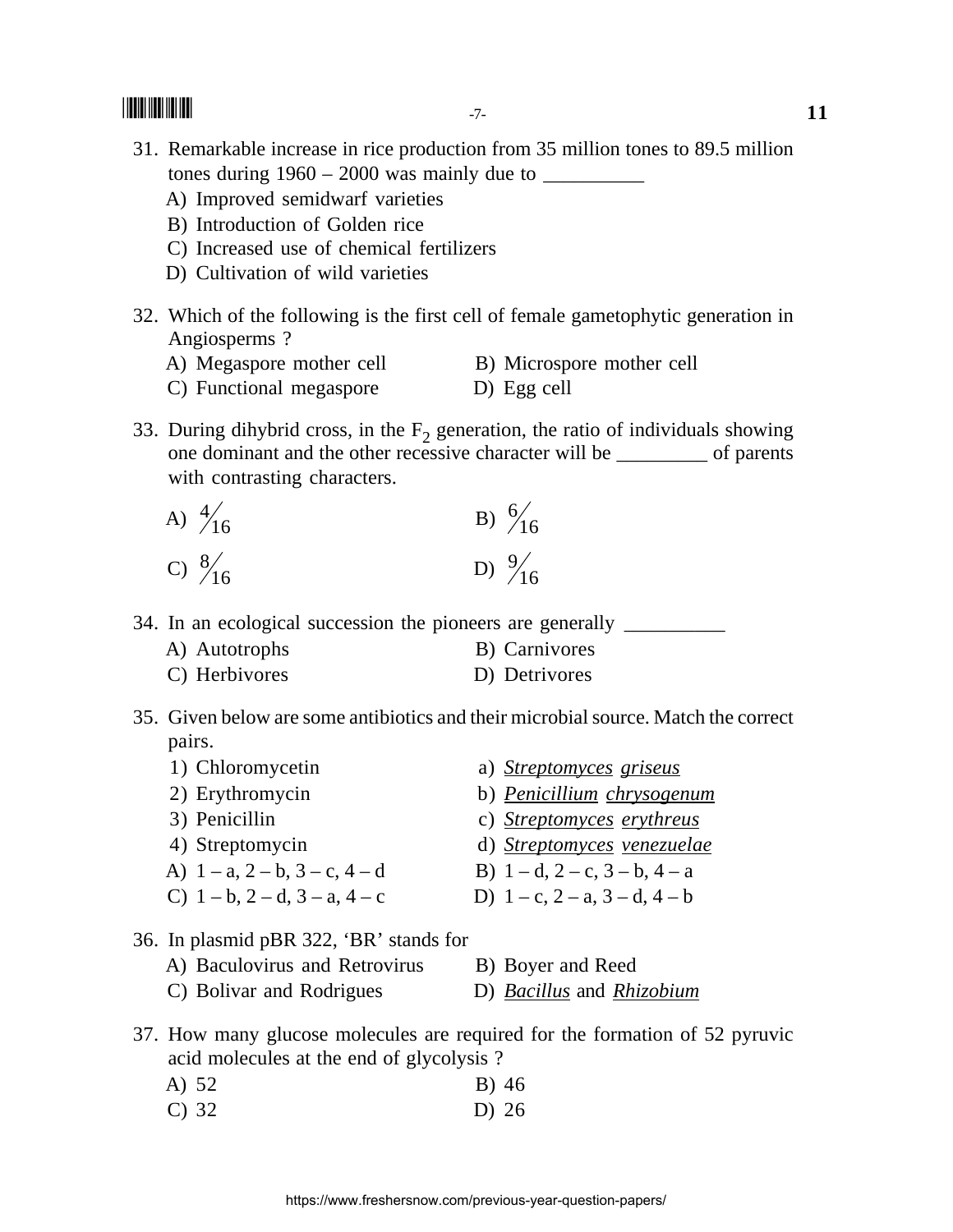| double helix is                                                 | 38. The pitch angle of deflection between two successive base pairs in DNA           |
|-----------------------------------------------------------------|--------------------------------------------------------------------------------------|
| A) $20^\circ$                                                   | B) $34^\circ$                                                                        |
| C) $36^\circ$                                                   | D) $360^\circ$                                                                       |
| involved in wine production?                                    | 39. Which one of the following processes involved in alcohol production is NOT       |
| A) Malting                                                      | B) Mashing                                                                           |
| C) Fermentation                                                 | D) Distillation                                                                      |
|                                                                 | 40. Which one of the following is formed as a result of cyclic photophosphorylation? |
| A) NADPH <sub>2</sub>                                           | $B)$ O <sub>2</sub>                                                                  |
| C) ATP                                                          | D) $H2O$                                                                             |
|                                                                 | 41. Which of the following in embryo sac of angiosperms shows filiform apparatus?    |
| A) Antipodals                                                   | B) Polar nuclei                                                                      |
| $C)$ Egg                                                        | D) Synergids                                                                         |
| the first time as a vector by Stanley Cohen and Herbert Boyer ? | 42. Which one of the following organism's plasmid was used successfully for          |
| A) Salmonella typhimurium B) Streptococcus pneumoniae           |                                                                                      |
| C) Staphylococcus aureus (D) Rhizobium leguminosarum            |                                                                                      |
| parental genotypes will appear in _________ ratio.              | 43. During a dihybrid cross with contrasting characters in the $F2$ generation       |
| A) $\frac{1}{16}$                                               | B) $\frac{2}{16}$<br>D) $\frac{9}{16}$                                               |
| C) $\frac{3}{16}$                                               |                                                                                      |
| 44. The wall of pollen tube is made up of                       |                                                                                      |
|                                                                 |                                                                                      |

- A) Cellulose and Pectin B) Only sporopollenin
- C) Lignin and Pectin D) Pectin and Sporopollenin
- 45. The micro consumers are commonly called \_\_\_\_\_\_\_\_\_\_ A) Autotrophs B) Herbivores C) Decomposers D) Carnivores
- 46. Which of the following is a character of Castor plant to avoid autogamy ?
	- A) Unisexuality B) Protogyny C) Protandry D) Heterostyly

**11**  $-8$ -  $\blacksquare$ 

-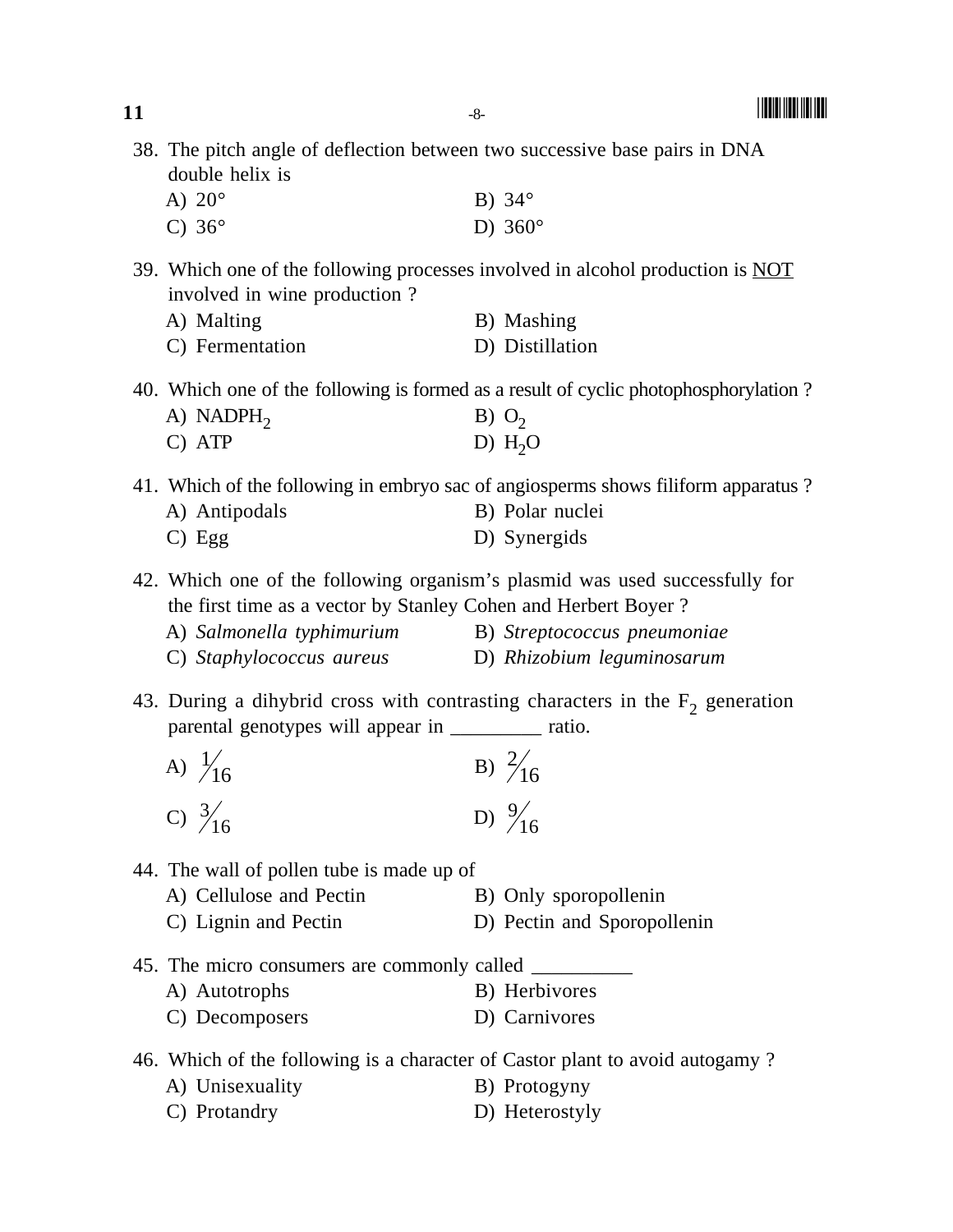- 47. During hybridization offsprings with hybrid vigour superior to both parents are self pollinated for few successive generations to \_\_\_\_\_\_\_\_\_\_\_\_\_\_\_\_\_\_\_\_\_\_\_\_\_\_\_
	- A) retain their parental characters B) remove their parental characters
	- C) get homozygosity D) segregate characters
- 48. Which of the following is the WRONG match between the plant and its character for adaptation of cross pollination ?
	- A)  $Zostera \rightarrow$  Bright coloured flowers with nectar
	- B) *Bougainvillea*  $\rightarrow$  Petaloid bracts
	- C) Passion flower  $\rightarrow$  Corona
	- D) *Adansonia* → Copious nectar
- 49. What is the outbreeding device, where the stamens and carpels mature at different times called ?
	- A) Monoecy B) Self sterility
	- C) Dichogamy D) Heterostyly

50. In anaerobic respiration acetaldehyde is reduced to form alcohol by utilising NADH<sub>2</sub> obtained from  $\Box$ <br>A) Glycolysis

- B) Terminal oxidation
- C) Kreb's cycle D) Acetylation
- 51. A pair of analogous organs is
	- A) Wing of bird flipper of whale B) Forelimbs of horse and man
	- C) Wing of bird forelimb of horse D) Wing of insect and wing of bird

52. In diploid set of chromosomes, deletion or addition of a member leads to

- A) Aneuploidy B) Euploidy
- C) Polyploidy D) Triploidy
- 53. Select the correct match :

- 
- ii) Commensalism b) Lichen
- 
- 
- A)  $i d$ ,  $ii c$ ,  $iii b$ ,  $iv a$  B)  $i d$ ,  $ii b$ ,  $iii c$ ,  $iv a$
- C)  $i c$ ,  $ii b$ ,  $iii d$ ,  $iv a$  D)  $i a$ ,  $ii b$ ,  $iii d$ ,  $iv c$

#### **I II**

- i) Competition a) Tapeworm and man
	-
- iii) Mutualism c) Cattle egret and cattle
- iv) Parasitism d) Lions and Leopards
	-
	-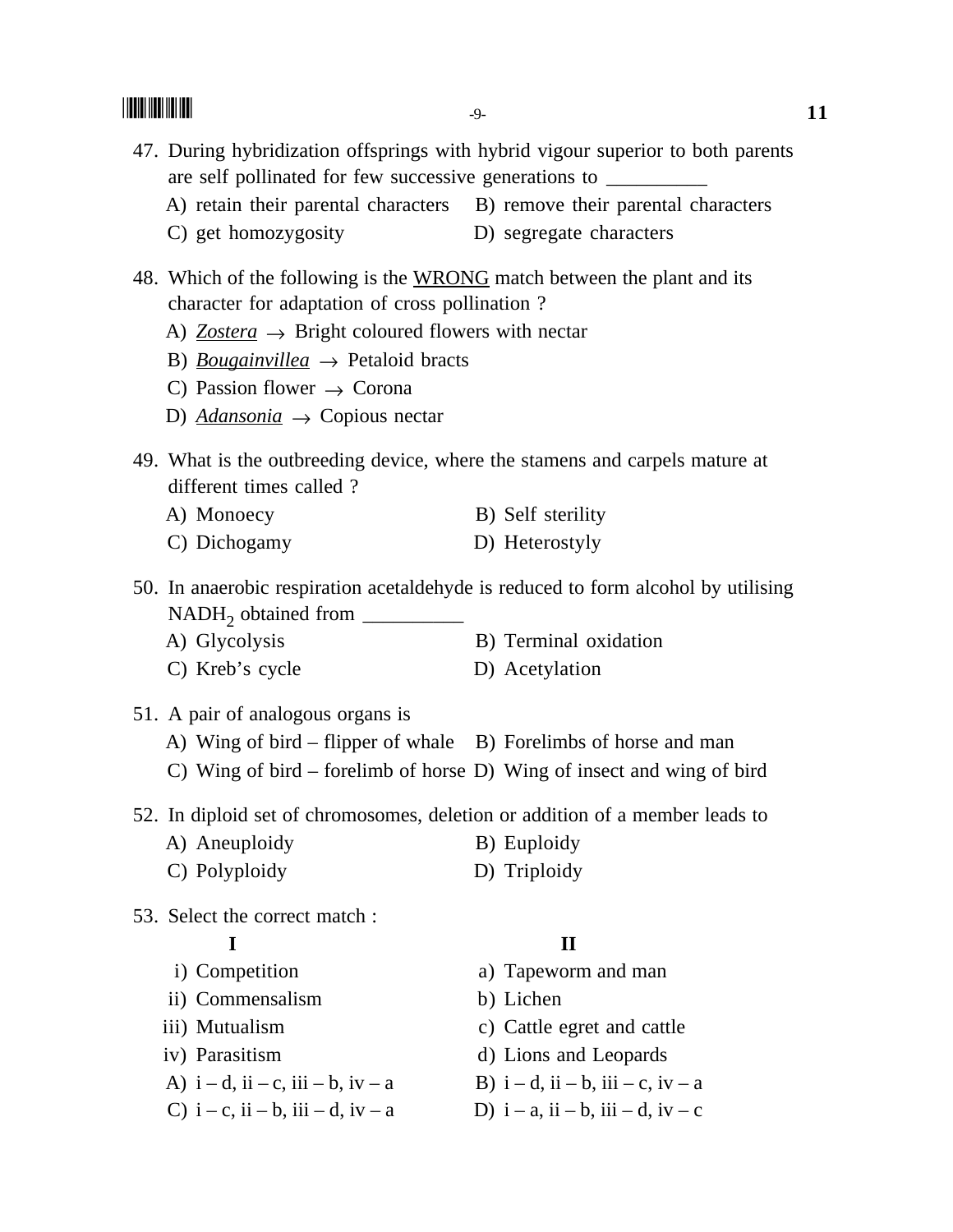- 54. Which one of the following statement is CORRECT ?
	- A) Fertilization in human takes place in womb
	- B) Zygote contains haploid number of chromosomes
	- C) Fertilization membrane avoids polyspermy
	- D) Primary oocyte inhibits the process of oogenesis
- 55. Osmoreceptors are present in the
	- A) Hypothalamus B) Hypophysis
	- C) Epiphysis D) Epithalamus
- 56. The interaction observed in this diagram is



- A) Commensalism B) Competition
- C) Mutualism D) Predation
- 
- 57. Select the correct match :

### **I** II III

- i) Monocyte a) Large round nucleus *l*) Antihistamine property ii) Lymphocyte b) Twisted nucleus m) Release heparin iii) Basophil c) Bilobed nucleus n) Phagocytic iv) Eosinophil d) Kidney shaped nucleus o) Produce antibodies A)  $i - d - n$ ,  $i i - a - o$ ,  $i i i - b - m$ ,  $i v - c - l$ B)  $i - b - m$ ,  $i i - a - l$ ,  $i i i - c - n$ ,  $i v - d - o$ C)  $i - c - n$ ,  $i i - b - o$ ,  $i i i - d - m$ ,  $i v - a - l$
- D)  $i a o$ ,  $i i d m$ ,  $i i i c l$ ,  $i v b n$

#### 58. The parietal and temporal lobes are separated by

- A) Central sulcus B) Longitudinal fissure
- C) Lateral sulcus D) Parieto-occipital sulcus
- 59. The corpus callosum interconnects
	- A) Cerebral hemispheres B) Cerebellar hemispheres
		-
	- C) Corpora quadrigemina D) Crura Cerebri
- 
- 
-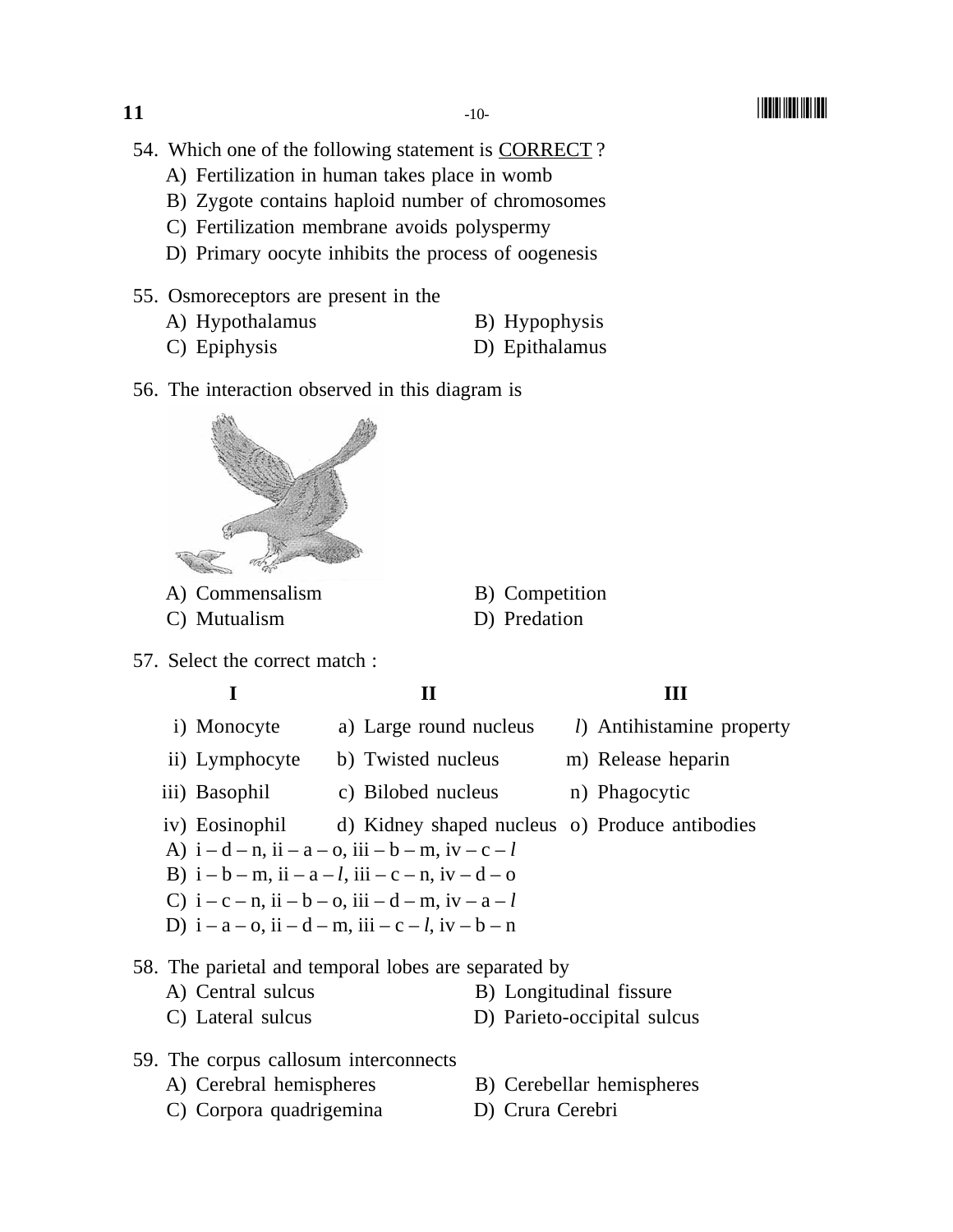|                                                                                                                                                                                             | $-11-$                                               | 11 |
|---------------------------------------------------------------------------------------------------------------------------------------------------------------------------------------------|------------------------------------------------------|----|
| 60. The parotid salivary glands are innervated by branches of _________ nerve.<br>A) Vagus<br>C) Facial                                                                                     | B) Spinal accessory<br>D) Glossopharyngeal           |    |
| 61. Lac is used in the<br>A) Production of guano<br>C) Silvering mirrors                                                                                                                    | B) Production of Isinglass<br>D) Production of soaps |    |
| 62. Bacterial poultry diseases mainly include<br>A) Avian influenza, Bronchitis, Ranikhet<br>B) Enteritis, TB, CRD<br>C) Favus, Thrush, Aspergillosis<br>D) Bird Flu, Coccidiosis, Pullorum |                                                      |    |
| 63. A change in a wart or mole on the skin is observed in<br>A) Adenoma<br>C) Lymphoma                                                                                                      | B) Carcinoma<br>D) Melanoma                          |    |
| 64. The spermatozoa not ejaculated are reabsorbed in the<br>A) Ejaculatory duct<br>C) Vas efferns                                                                                           | B) Urethra<br>D) Vas deferens                        |    |
| 65. All of the following are ape-men stages in origin of man <b>EXCEPT</b><br>A) Ramapithecus<br>C) Dryopithecus                                                                            | B) <u>Kenyapithecus</u><br>D) Australopithecus       |    |
| 66. Linkage groups can be separated during ____________ in meiosis.<br>A) Crossing over<br>C) Tetrad formation                                                                              | B) Synapsis<br>D) Terminalization                    |    |
| 67. One of the most polluted river in Maharashtra is<br>A) Brahmaputra<br>C) Jamuna                                                                                                         | B) Ganga<br>D) Panchaganga                           |    |
| 68. Hypercalcemic hormone is<br>A) Aldosterone<br>C) PTH                                                                                                                                    | B) Calcitriol<br>D) TCT                              |    |
| 69. An oral contraceptive pill checks<br>A) Fertilization<br>C) Infection                                                                                                                   | B) Implantation<br>D) Ovulation                      |    |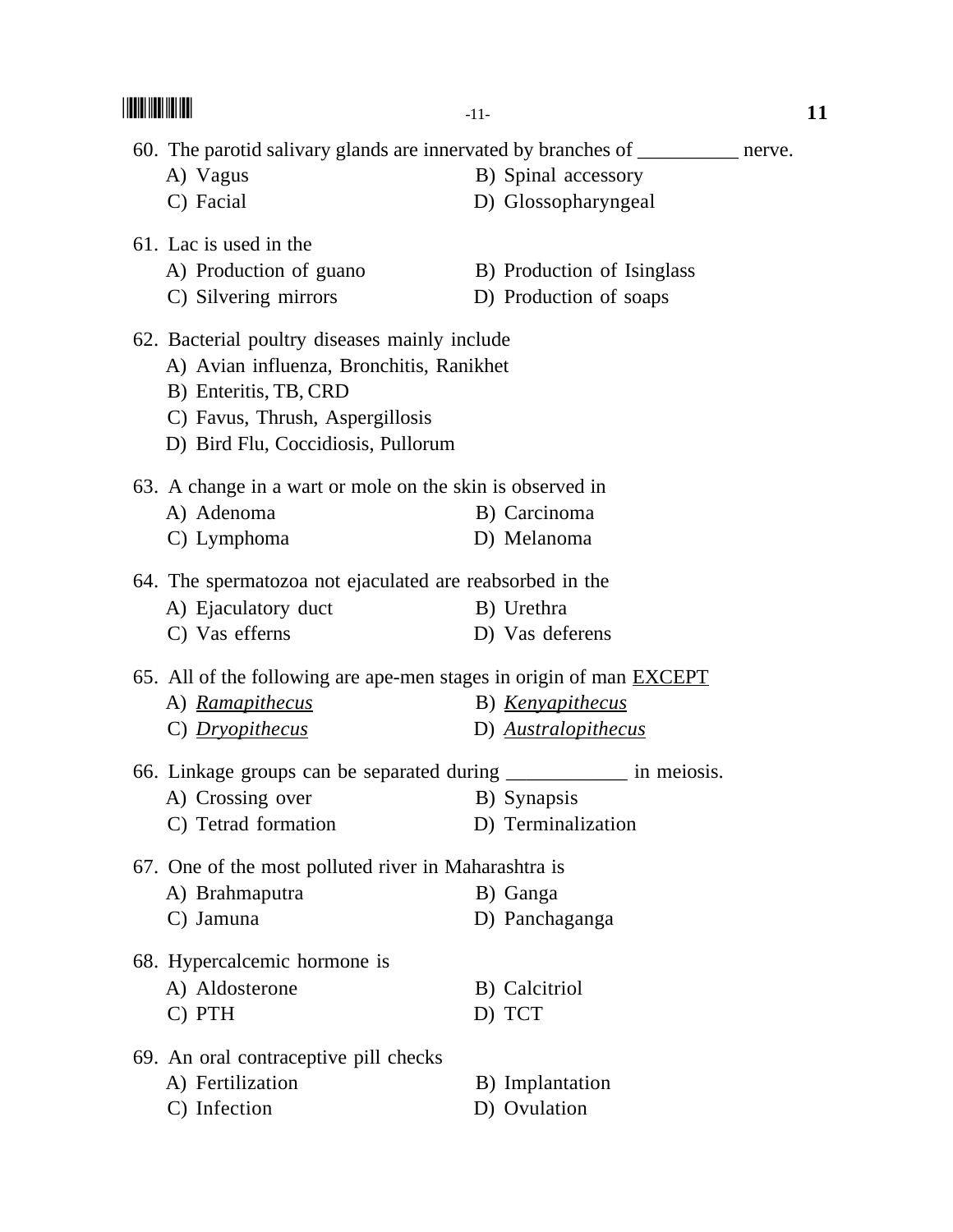|     | A) Decastello and Sturli                                      |                 | B) Karl Landsteiner                                                              |
|-----|---------------------------------------------------------------|-----------------|----------------------------------------------------------------------------------|
|     | C) William Harvey                                             |                 | D) Wallace Alfred                                                                |
|     |                                                               |                 | 71. The process by which primary germinal layers are formed is called            |
|     | A) Blastulation                                               |                 | B) Cleavage                                                                      |
|     | C) Gastrulation                                               |                 | D) Implantation                                                                  |
|     | ureotelism respectively from the following                    |                 | 72. Select the group of animals adapted for ammonotelism, guanotelism and        |
|     | A) Tadpole larva of frog, spider, pigeon                      |                 |                                                                                  |
|     | B) Scorpion, turtle and labeo                                 |                 |                                                                                  |
|     | C) Catla, penguin and cat                                     |                 |                                                                                  |
|     | D) Cobra, cockroach and Bombay duck                           |                 |                                                                                  |
|     | 73. Muscular ridges at inner surface of ventricles are called |                 |                                                                                  |
|     | A) Chordae tendinae                                           |                 | B) Inter ventricular septum                                                      |
|     | C) Papillary muscle                                           |                 | D) Trabeculae carnae                                                             |
|     | 74. Which of the following is <b>NOT</b> a breed of buffalo?  |                 |                                                                                  |
|     | A) Gir                                                        |                 | B) Nili                                                                          |
|     | C) Nagpuri                                                    |                 | D) Surti                                                                         |
| 75. | <b>Column A</b>                                               | <b>Column B</b> | <b>Column C</b>                                                                  |
|     | i) Coenozoic                                                  | $2 - 65$ mya    | Origin of vertebrates                                                            |
|     | ii) Palaeozoic                                                | $500 - 165$ mya | Rise of egg laying mammals                                                       |
|     | iii) Mesozoic                                                 | $135 - 225$ mya | Reptiles dominant                                                                |
|     | iv) Proterozoic $350 - 500$ mya                               |                 | Trilobites dominant                                                              |
|     | The correct match of Columns A, B and C is                    |                 |                                                                                  |
|     | $A)$ i                                                        | $B)$ ii         |                                                                                  |
|     | $C$ ) iii                                                     | $D)$ iv         |                                                                                  |
|     | and mapping technique?                                        |                 | 76. Which of the following organisms is <b>NOT</b> involved in genome sequencing |

A) *Drosophila melanogaster* B) *E. Coli* C) *Mus musculus* D) *Salmonella typhi*

70. AB blood group was discovered by

-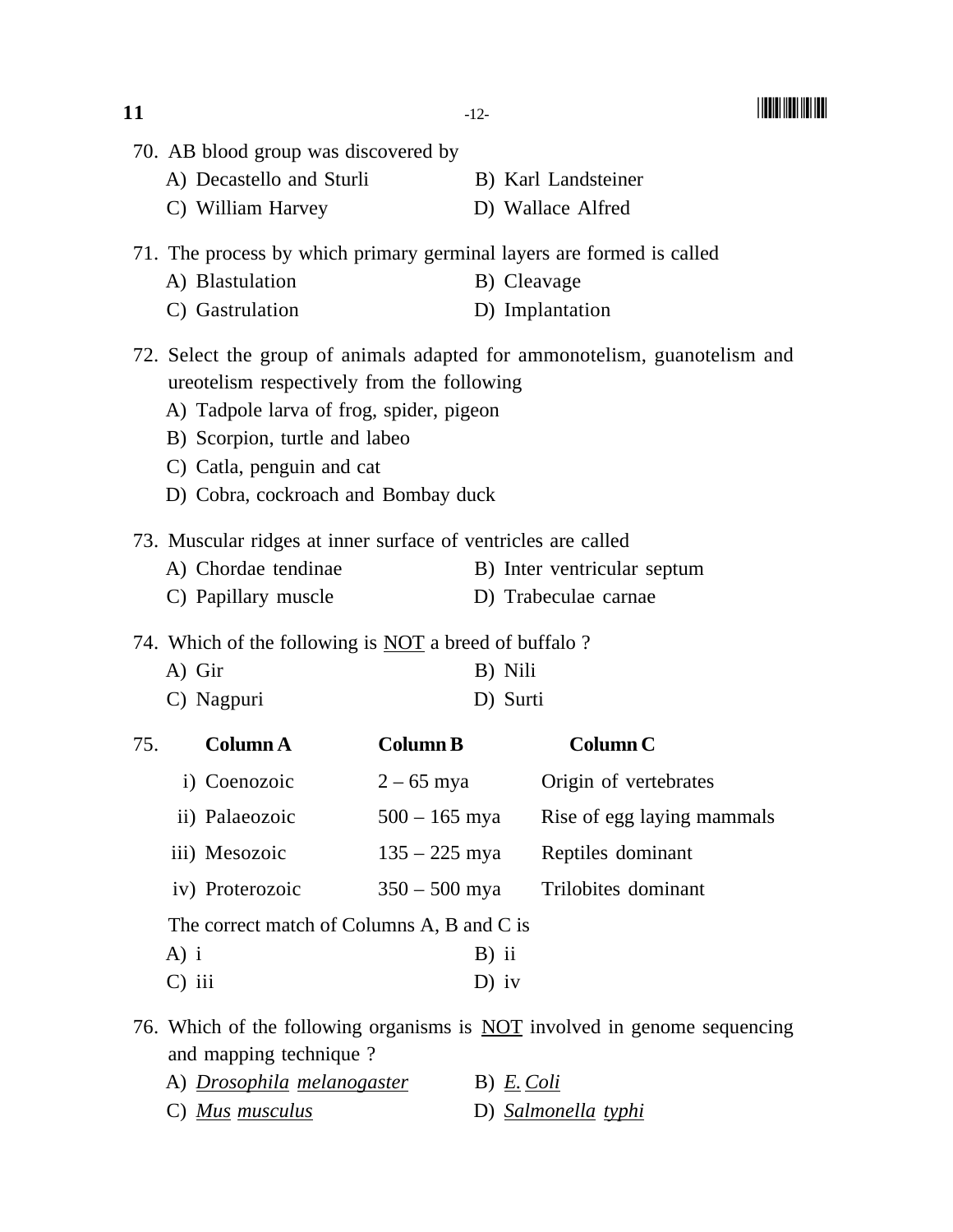-- $\blacksquare$  11 77. The most common chemical compounds formed in Urey-Miller's experiment were A) Amino acids B) Ammonia C) Methane D) Vitamins 78. Select the CORRECT pair of endodermal derivatives. A) Adrenal medulla – Dermis of skin B) Lungs – Thyroid gland C) Lymphatic vessel – Vagina D) Retina – Tonsil 79. Peacock shows following genotype. A)  $XX$  B)  $XY$ C) ZZ D) ZW 80. Incubation period of *Treponema Pallidum* is about A)  $2$  to  $14$  days B)  $7$  to  $21$  days C) 1 to 2 weeks D) 3 to 4 weeks 81. Acromegaly is caused by hypersecretion of \_\_\_\_\_\_\_\_\_\_\_\_\_\_\_\_\_ in the adult. A) ACTH B) GH C) MSH D) TSH 82. Restriction endonuclease, in DNA finger printing, carries out following process. A) Fragmentation of DNA B) Getting copies of DNA C) Loading DNA on agaroseplate D) Synthesis of DNA 83. Which one of the following is NOT the symptom of malaria ? A) Arthralgia B) Fever C) Dysentery D) Shivering 84. In ECG, P – wave represents A) Ventricular repolarization B) Ventricular depolarization C) Atrial depolarisation D) Atrial repolarization 85. The isthmus which connects right and left lobes of thyroid gland is located from \_\_\_\_\_\_\_\_\_\_\_\_\_ tracheal cartilages. A)  $1<sup>st</sup>$  to  $3<sup>rd</sup>$  B)  $2<sup>nd</sup>$  to  $4<sup>th</sup>$ C)  $5^{\text{th}}$  to  $7^{\text{th}}$  D)  $6^{\text{th}}$  to  $8^{\text{th}}$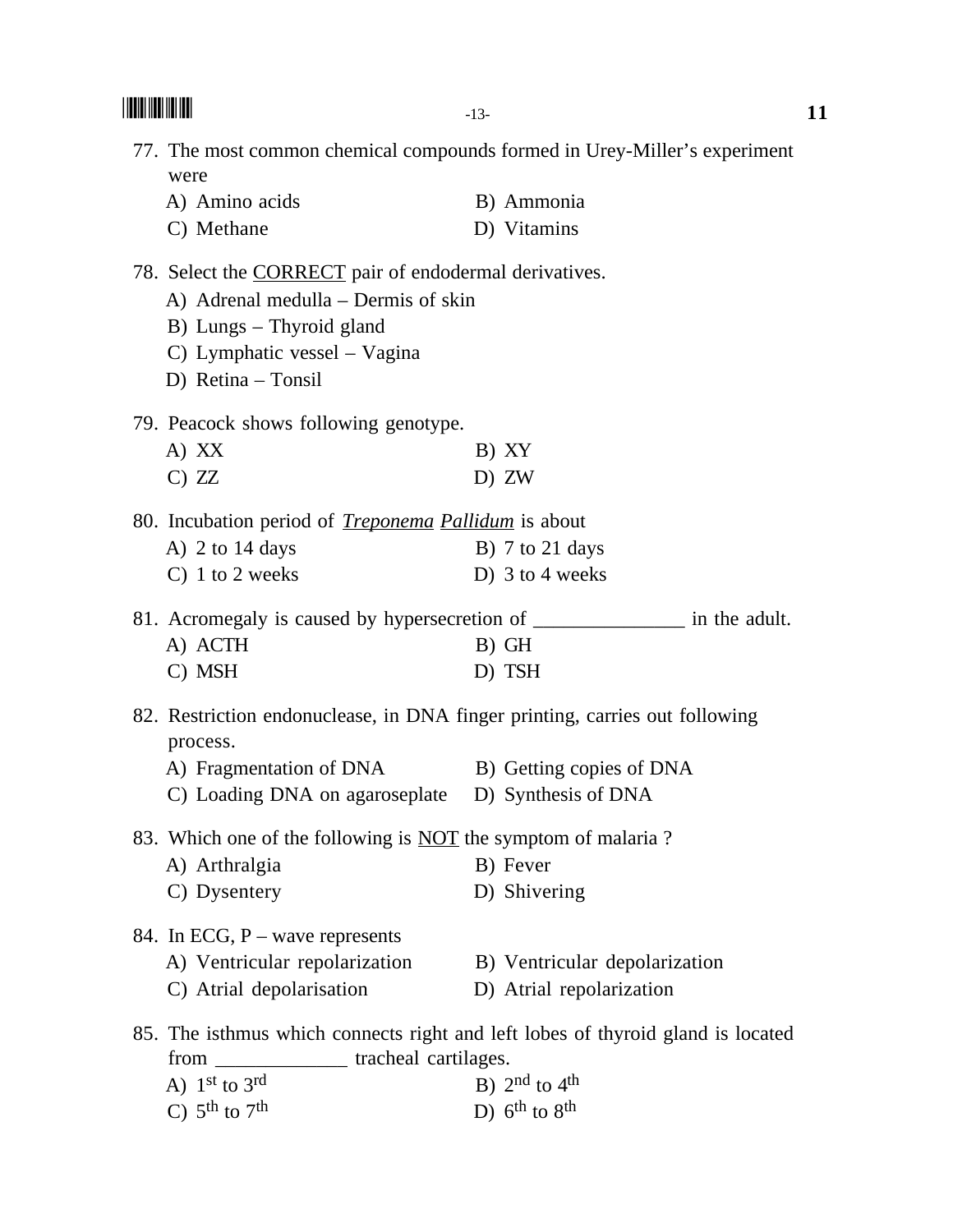| 11 |                                                                                                                                                                                                             | $-14-$ |                       |  |
|----|-------------------------------------------------------------------------------------------------------------------------------------------------------------------------------------------------------------|--------|-----------------------|--|
|    | 86. Asexual reproduction through formation of gemmule occurs in                                                                                                                                             |        |                       |  |
|    | A) Ascidian                                                                                                                                                                                                 |        | B) Hydra              |  |
|    | C) Planaria                                                                                                                                                                                                 |        | D) Spongilla          |  |
|    | 87. The marsupial mammal amongst the following animals is                                                                                                                                                   |        |                       |  |
|    | A) Gibbon                                                                                                                                                                                                   |        | B) Kangaroo           |  |
|    | C) Lemur                                                                                                                                                                                                    |        | D) Spiny ant-eater    |  |
|    | 88. When white eyed and miniature winged <i>Drosophila melanogaster</i> is crossed<br>with its wild type, it produces following percent of recombinants.                                                    |        |                       |  |
|    | A) 1.3%                                                                                                                                                                                                     |        | B) 37.2%              |  |
|    | $C)$ 62.8%                                                                                                                                                                                                  |        | D) 98.7%              |  |
|    | 89. Asiatic wild ass is an example of                                                                                                                                                                       |        |                       |  |
|    | A) Endangered species                                                                                                                                                                                       |        | B) Extinct species    |  |
|    | C) Rare species                                                                                                                                                                                             |        | D) Vulnerable species |  |
|    | 90. The quantitative and statistical study of human population is                                                                                                                                           |        |                       |  |
|    | A) Calligraphy                                                                                                                                                                                              |        | B) Demography         |  |
|    | C) Topography                                                                                                                                                                                               |        | D) Seismography       |  |
|    | 91. Cystic fibrosis can be treated by __________________ in gene therapy.                                                                                                                                   |        |                       |  |
|    | A) TGF-B                                                                                                                                                                                                    |        | B) TPA                |  |
|    | C) DNase                                                                                                                                                                                                    |        | D) BGH                |  |
|    | 92. ADH carries out following functions <b>EXCEPT</b><br>A) Increases blood pressure<br>B) Increases glomerular filtrate rate<br>C) Increases permeability for water in DCT<br>D) Increases $Na+$ excretion |        |                       |  |
|    | 93. Which of the following are <b>NOT</b> produced as transgenic animals?                                                                                                                                   |        |                       |  |
|    | A) Sheep and Pig                                                                                                                                                                                            |        | B) Rat and Rabbit     |  |
|    | C) Dog and Banded Krait                                                                                                                                                                                     |        | D) Cow and Fish       |  |
|    | 94. Temporal lobe of cerebrum is concerned with the detection of following<br>sensations EXCEPT                                                                                                             |        |                       |  |
|    | A) Hearing                                                                                                                                                                                                  |        | B) Pressure           |  |
|    | C) Smell                                                                                                                                                                                                    |        | D) Taste              |  |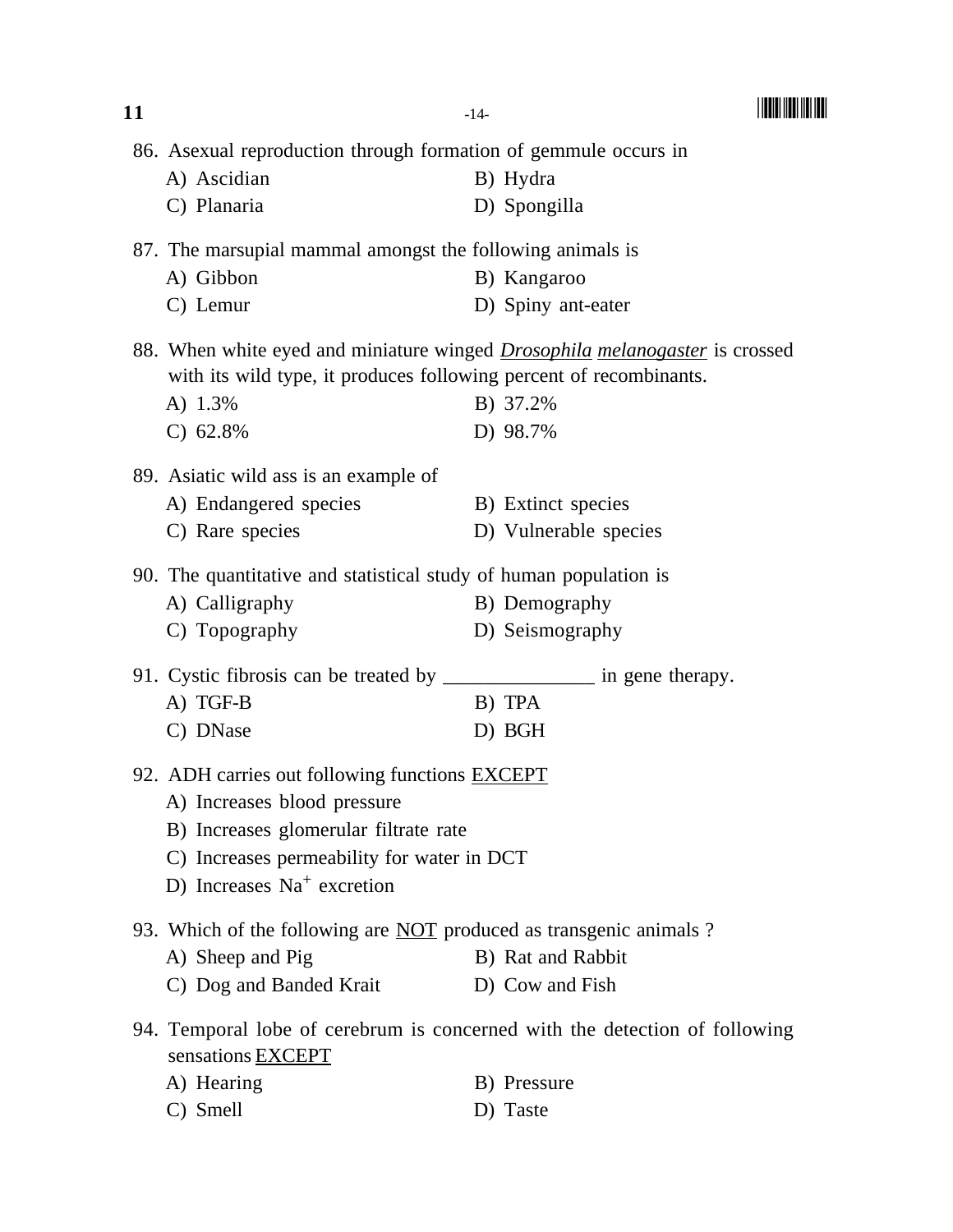- 95. The sterilization procedure in human female is
	- A) Coitus interruptus B) Rhythm method
	- C) Tubectomy D) Vasectomy
- 96. In the given diagram, the role of 'X' is to



- A) Generate cardiac impulse
- B) Cause atrial systole
- C) Cause ventricular diastole
- D) Carry cardiac impulse to ventricles
- 97. A pair of hormones produced by kidneys is
	- A) Erythropoietin and relaxin
	- B) Erythropoietin and calcitriol
	- C) Calcitonin and relaxin
	- D) Calcitonin and calcitriol

| 98. Alec Jeffreys used | as genetic marker.   |
|------------------------|----------------------|
| A) HUMULIN             | B) Radioactive probe |
| $C)$ RFLP              | D) VNTR              |

- 99. Which constituent of seminal fluid helps in coagulation of semen after ejaculation ?
	- A) Fibrin B) Fibrinogen
	- C) Fructose D) Prostaglandins
- 100. Which one of the following statement is CORRECT ?
	- A) Lysergic acid diethylamide is a depressant
	- B) Heroin is diacetylmorphine
	- C) Hashish has hallucinogenic property
	- D) Cocaine is opioid drug